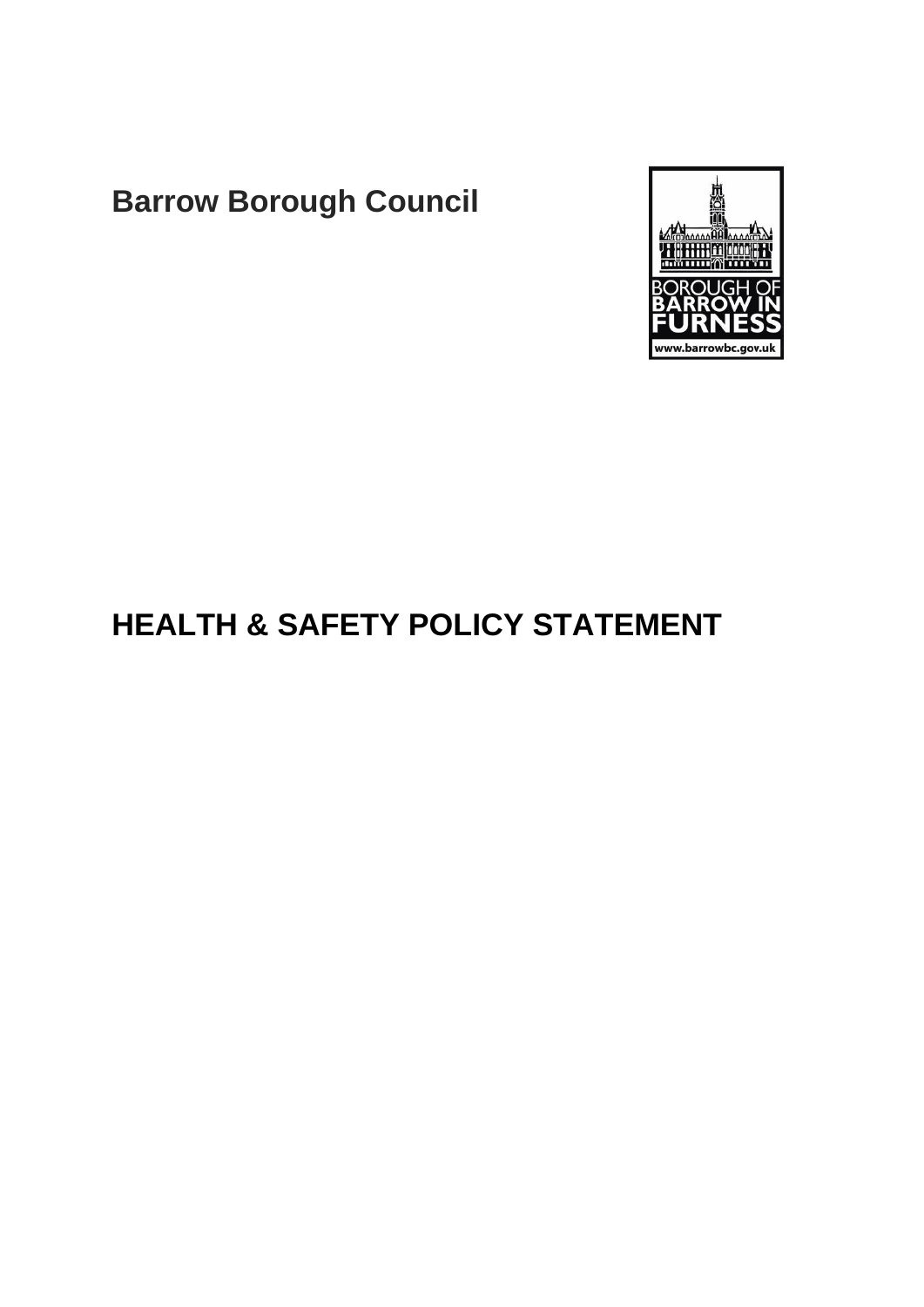

| Author:                                             |                                                                                                                                                         | <b>Bob Pedley</b>                           |                 |  |
|-----------------------------------------------------|---------------------------------------------------------------------------------------------------------------------------------------------------------|---------------------------------------------|-----------------|--|
| Approved by:                                        |                                                                                                                                                         | Steph Cordon – Director of People and Place |                 |  |
| Version:                                            |                                                                                                                                                         | V <sub>1</sub>                              |                 |  |
| <b>Executive Committee</b><br><b>Approval date:</b> |                                                                                                                                                         |                                             |                 |  |
| <b>Full Council Approval</b><br>date:               |                                                                                                                                                         |                                             |                 |  |
| Review date:                                        |                                                                                                                                                         | January 2023                                |                 |  |
| <b>Version History</b>                              |                                                                                                                                                         |                                             |                 |  |
| <b>Version</b>                                      |                                                                                                                                                         | Reasons/comments                            | <b>Approved</b> |  |
| P <sub>1</sub>                                      | New revised policy document introduced                                                                                                                  |                                             |                 |  |
| V <sub>1</sub>                                      | Revised and amended version following review by the<br>Director of People and Place in preparation for Executive<br>Committee and Full Council approval |                                             |                 |  |
|                                                     |                                                                                                                                                         |                                             |                 |  |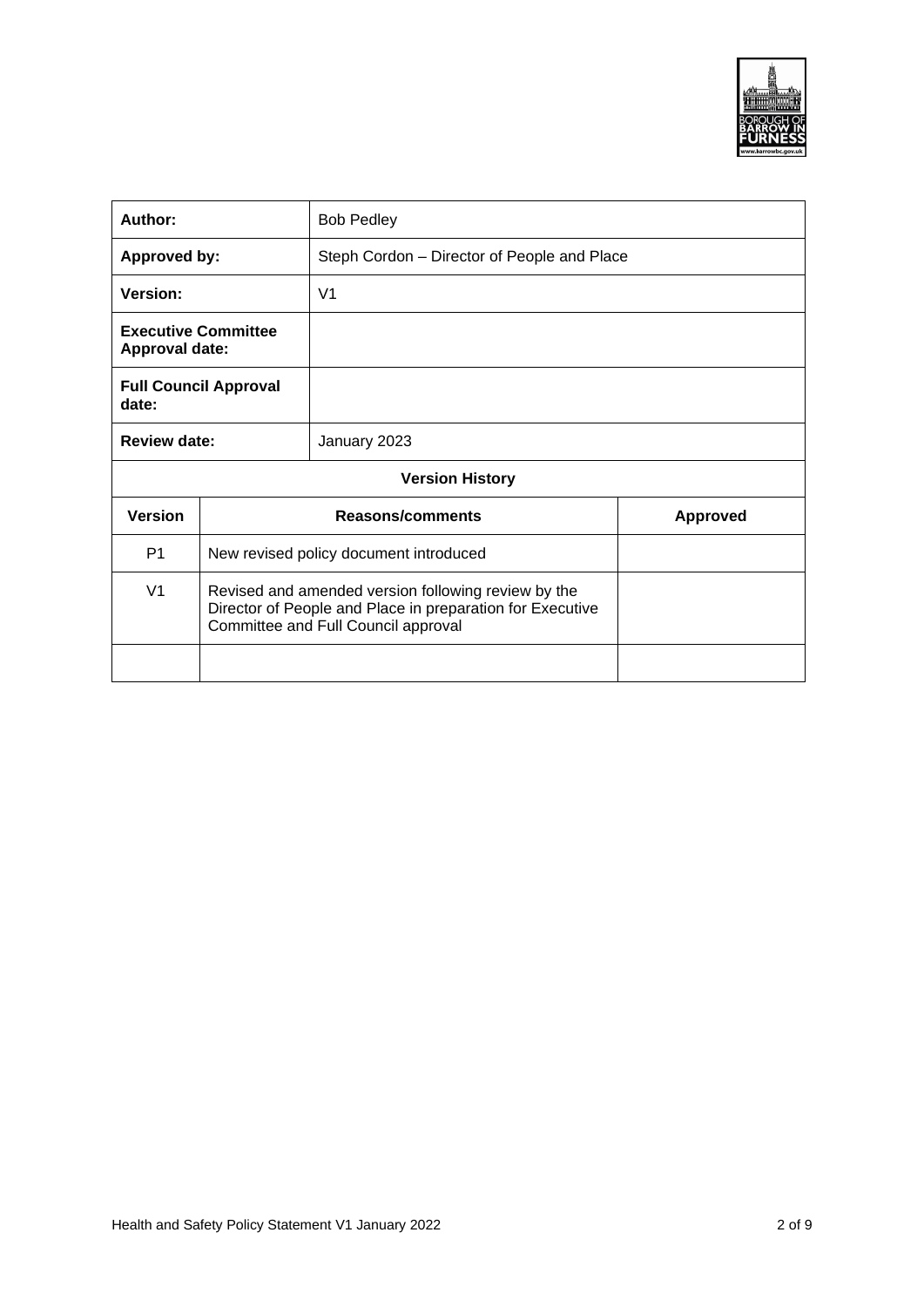

### **Table of Contents**

| <b>Introduction</b>                                            | $\overline{\mathbf{4}}$ |
|----------------------------------------------------------------|-------------------------|
| The Health and Safety Policy Statement                         | 5                       |
| <b>Head of Service</b>                                         | 6                       |
| <b>Officers with Managerial / Supervisory responsibilities</b> | $\overline{7}$          |
| <b>Employees, trainees, volunteers and visitors</b>            | 8                       |
| <b>Trainees, Apprentices and Volunteers</b>                    | 9                       |
| Young persons and work experience students                     | 9                       |
| <b>Visitors and the public</b>                                 | 9                       |
| <b>Devolved management</b>                                     | 9                       |
| <b>Health and Safety Advice and Support</b>                    | 9                       |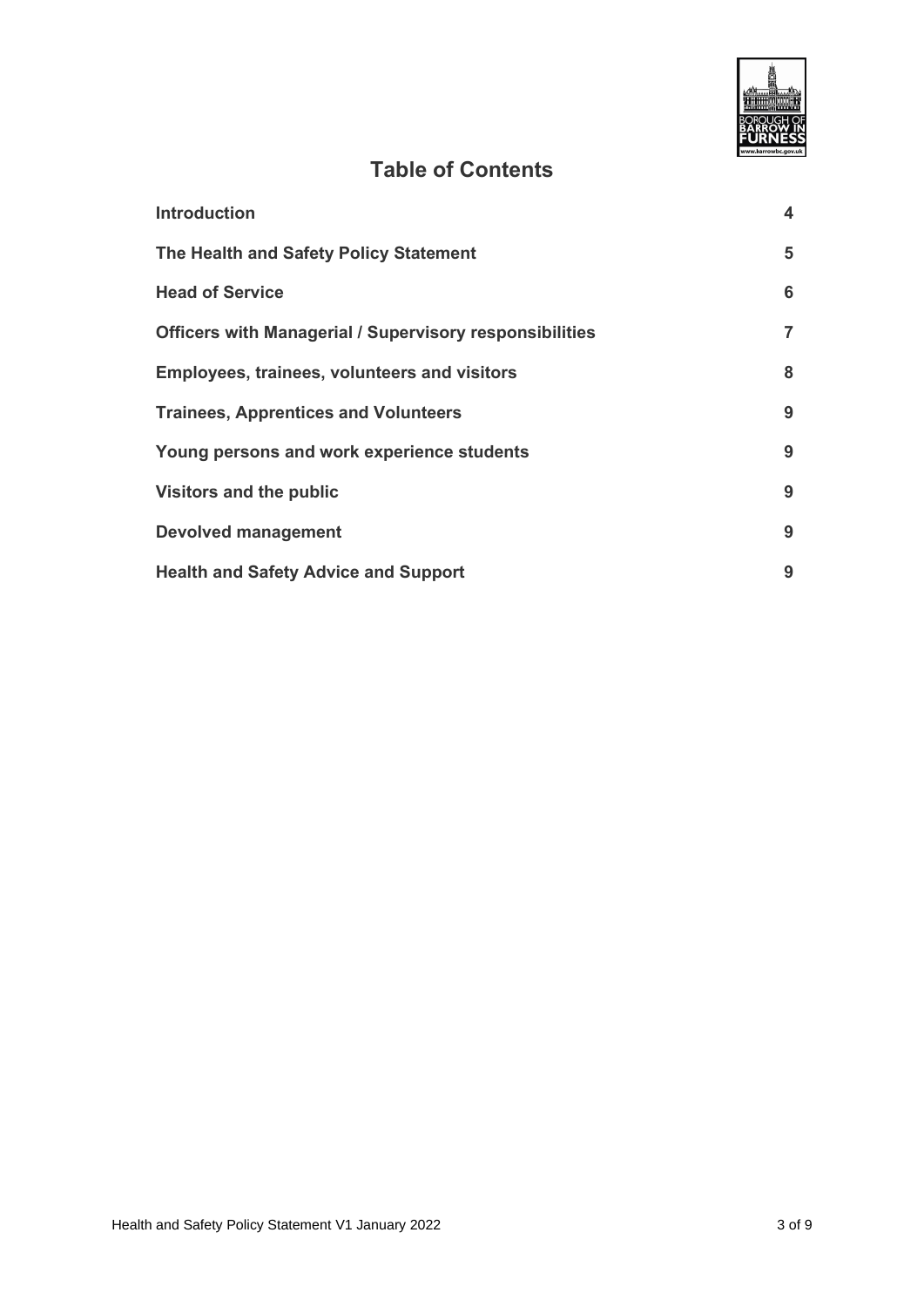

#### <span id="page-3-0"></span>**Introduction**

The Health and Safety Policy provides a framework to ensure Barrow Borough Council proactively creates and maintains a safe and healthy working environment for all employees and those who may be affected by the Council's activities.

All Employees must co-operate fully with the measures the Council takes to fulfil the requirements of this policy.

#### **The Health and Safety at Work etc Act 1974 states that:**

*"It is the duty of every employer to conduct his or her business in such a way as to ensure, so far as is reasonably practicable, that a safe and healthy environment for all members of staff, young persons and for persons not in their employment, (visitors, contractors, member of the public) is provided."*

*"No person (i.e., all employees, those we work for and with and the general public) shall intentionally or recklessly interfere with or misuse anything which is provided in the interests of health, safety or welfare in pursuance of any of the relevant statutory provisions."*

Breaches of the health and safety policy, procedures and arrangements will be dealt with under Barrow Councils disciplinary procedures.

It must be understood that such breaches may also expose the authority to criminal prosecution.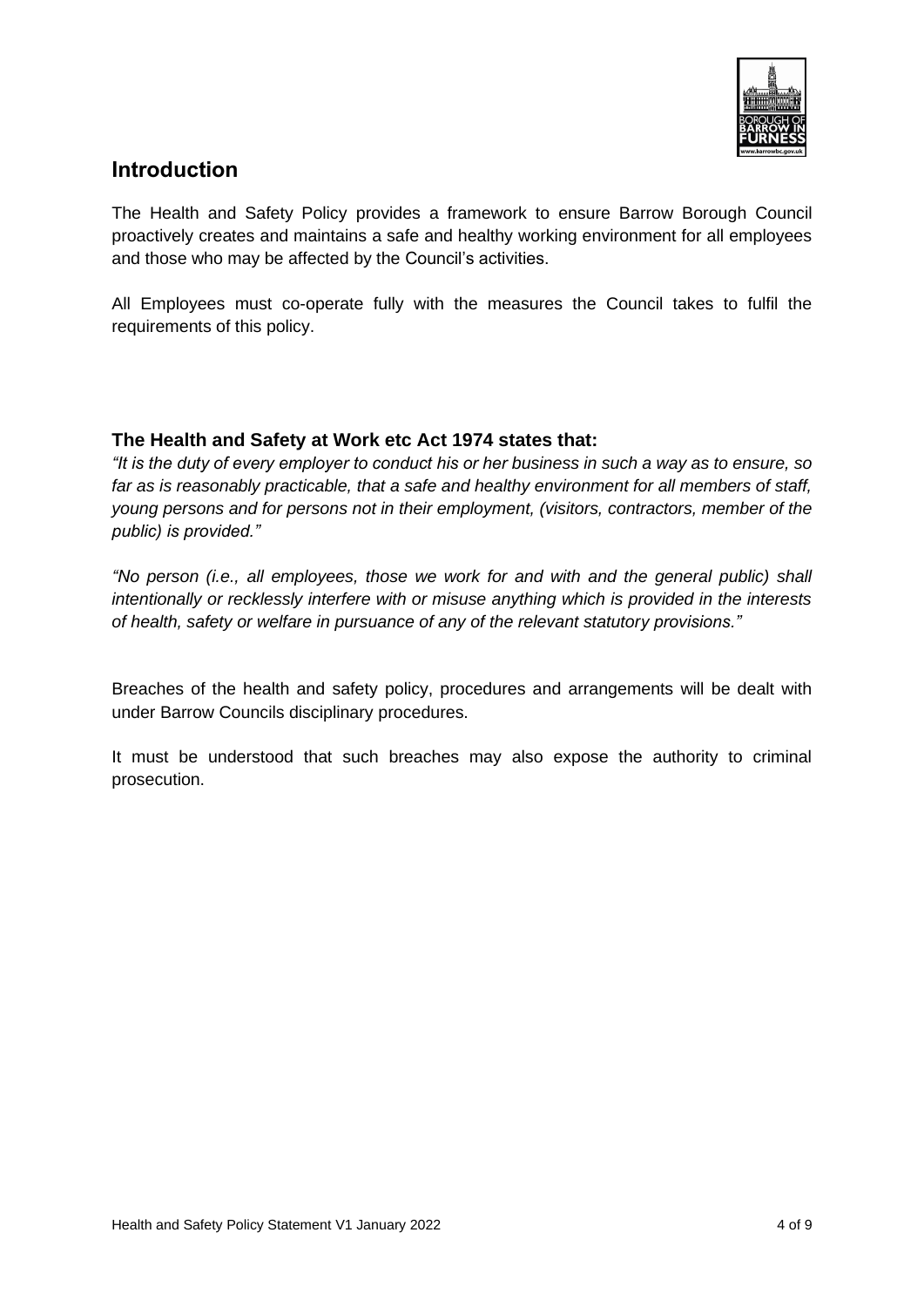

### <span id="page-4-0"></span>**The Health and Safety Policy Statement**

Barrow Borough Council is committed to providing and maintaining a safe and healthy working environment as is reasonably practicable, through the provision of plant, equipment, safe systems of work, information, training and supervision as is necessary to safeguard the health and safety of all employees and those who may be affected by our work activities.

As Chief Executive, I embrace the duties and obligations imposed upon me by safety legislation and realise the importance of placing health and safety as an over-riding priority within Council services.

Whilst accepting the minimum legal standards set by national legislation, the Council is committed to promoting a health and safety culture which considers all departments and services as one and aims to produce high standards of health and safety. Sufficient resources and provisions will be made available to achieve this commitment including: -

- Developing and embedding a safety culture throughout the Council that recognizes the importance and value of effective safety management.
- Complying with legislative health and safety requirements and where possible aiming for best practice.
- Clearly defining roles and responsibilities for all employees.
- Effectively managing all significant risks to health and safety arising from Council activities and reducing them to the lowest reasonably practicable and by implementing effective control measures.
- Ensuring suitable plans are in place for emergency response as may be required.
- Ensuring that all employees are provided with appropriate information, instruction, training and supervision relating to health and safety.
- Establishing systems for planning, monitoring, measuring, inspecting and auditing the health and safety performance standards within the Council.
- The Director of People and Place and Deputy Chief Executive will act as the Safety Champion and will deputise for the Chief Executive as required on Health and Safety Matters.

I fully accept the final level of responsibility for implementing the Council's Health and Safety Policy rests with me; however, every employee must take an active role in effectively implementing this policy, act in a safe manner at all times and encouraging others to do likewise.

Sam Plum Chief Executive January 2022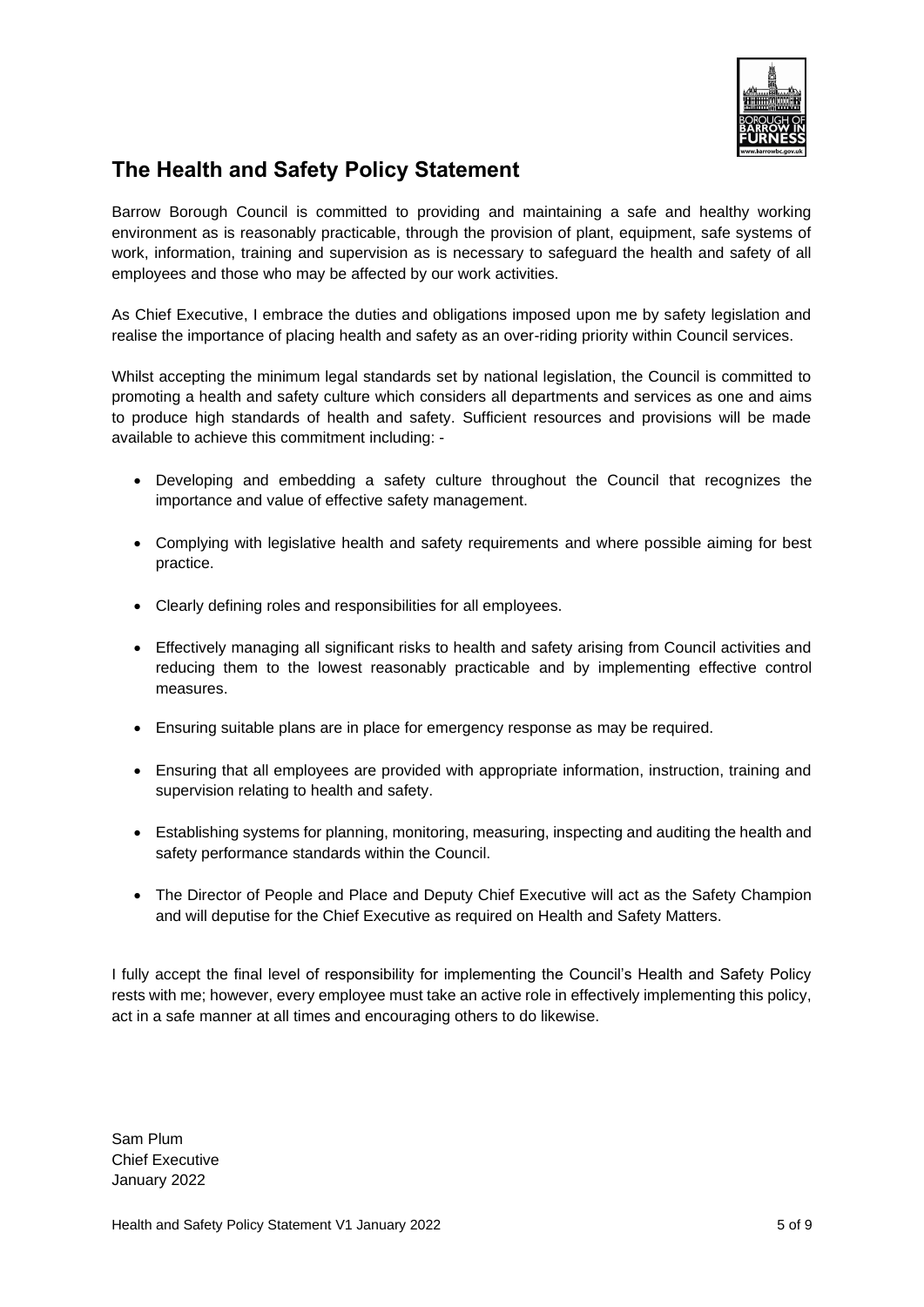

#### <span id="page-5-0"></span>**Head of Service**

Each Head of Service are responsible for the effective implementation of this Health and Safety Policy within their area of responsibility.

They will:

- Provide leadership on occupational health and safety to their managers/team leaders and employees supporting improvements in health and safety standards across the Council.
- Establish systems within their area of control for effective management of risk. To identify, assess the associated risks and seek to eliminate them. Where this is not possible reduce the level of risk through suitable control measures to their lowest level practicable.
- Ensure that health and safety risks or issues are taken into account in all service development plans and at the design stage of new projects or initiatives.
- Ensure risk assessments are suitable and sufficient, formally recorded, brought to the attention of those affected and are reviewed within agreed timescales to ensure they remain valid.
- Ensure all employees receive suitable training, information, guidance, supervision and equipment to carry out their duties safely and with the minimum of risk.
- Ensure systems exist for the reporting of hazards and defects to premises, plant, equipment or processes which may affect health and safety, making sure these defects are made safe without delay.
- Ensure effective communication, consult and discuss with employees, trade unions and employee representatives on health and safety matters; particularly where there are organisational and procedural changes.
- Keep themselves informed of significant accidents, incidents, cases of work-related ill health, health and safety issues/risks and sick absence occurring in their area of responsibility. Ensure they have been correctly reported, appropriately investigated and remedial action taken in good time.
- Establish systems for monitoring (benchmark, inspect, audit) safety performance. Satisfy themselves that safety standards are being maintained and shortcomings arising from these activities are rectified in good time.
- In the absence of a Head of Service, a nominated officer will be appointed to deputise in all matters of health and safety.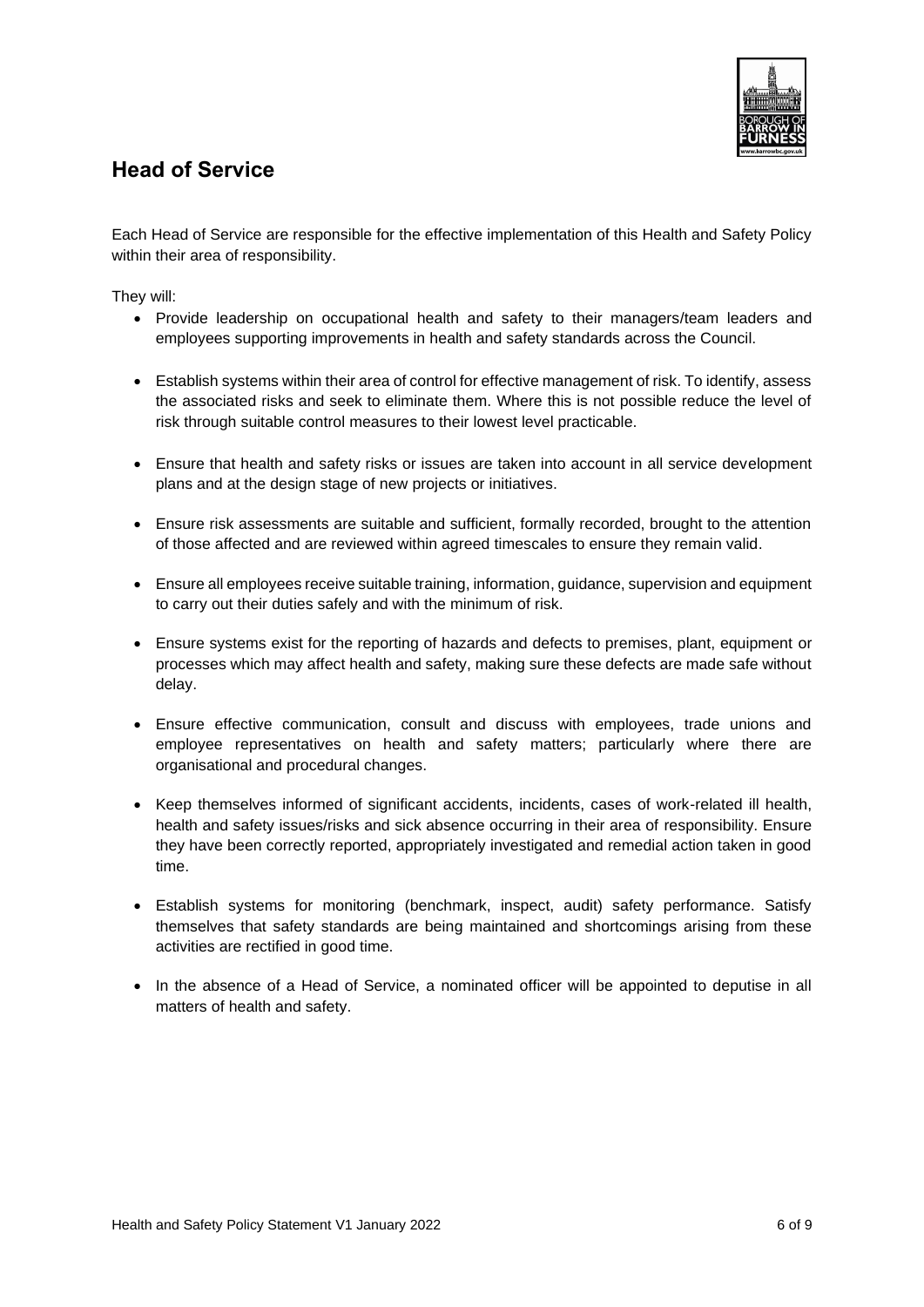

#### <span id="page-6-0"></span>**Officers with Managerial / Supervisory responsibilities**

Employees who manage, supervise or have responsibility for employees, trainees or members of the public are accountable for health and safety and day to day responsibility for the implementation and operation of this policy within their management control.

They will:

- Provide leadership on occupational health and safety to their employees and actively promote improvements in health and safety standards in their department and across the Council. Ensure that occupational health and safety issues/risks are addressed in good time.
- Be responsible for ensuring the health, safety and welfare of all employees, trainees and other persons who may be affected by their work activities (e.g., visitors, volunteers, members of the public, contractors).
- Effectively manage the risks to health and safety in their area of responsibility.
- Are responsible for carrying out suitable and sufficient risk assessments and where risks cannot immediately be eliminated, ensure reasonable action is taken (e.g., control measures) to reduce risk to the lowest level practicable. Risk Assessments should be formally recorded and brought to the attention of those affected.
- Ensure that all employees and trainees in their area of responsibility receive health and safety training; have sufficient knowledge, skills, information and appropriate supervision to carry out their work safely.
- Ensure all employees and trainees have appropriate protective equipment and clothing where this is required, and are given suitable information, training and instruction on its correct use.
- Ensure new employees are given a workplace safety induction during their first week at work or as soon as is reasonably practicable.
- Ensure effective systems exist for the reporting of hazards and defects to premises, plant, equipment or processes which may affect health and safety, making sure these defects can be made safe without delay.
- Ensure that accident, incidents and cases of work-related ill health, within their area of responsibility are promptly reported within the Council Accident Reporting Procedure. Incidents are robustly investigated and reasonable action is taken to prevent a recurrence.
- Ensure effective communication for health and safety matters, particularly where there are organisational and procedural changes.
- Monitor (benchmark, inspect, audit) safety performance including accident incident trends and satisfy themselves that safety standards are being maintained and that shortcomings are rectified in good time.
- Keep themselves and their employees up to date with all relevant health and safety information. Consult with or seek advice, guidance and support from advisors as required.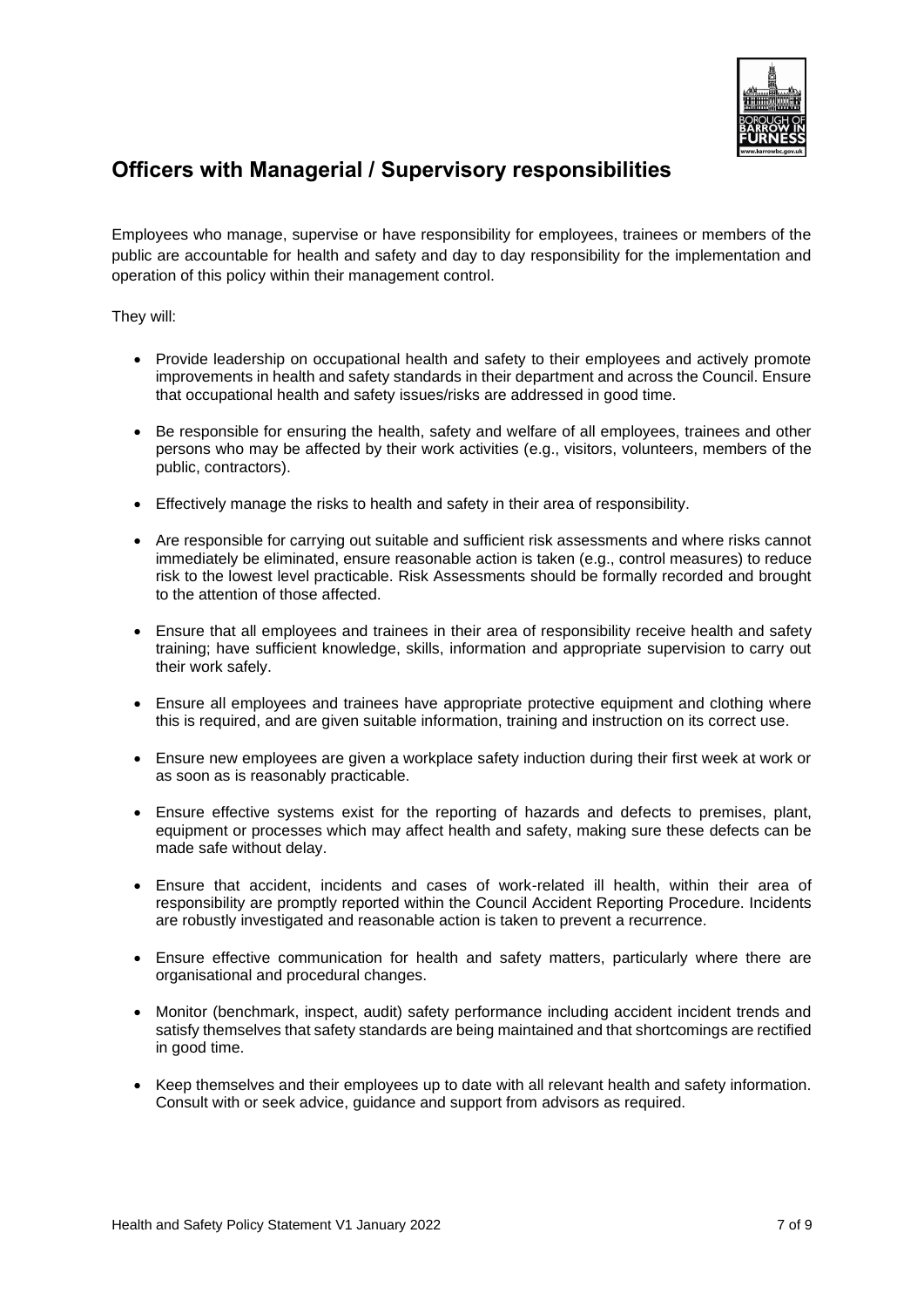

#### <span id="page-7-0"></span>**Employees, trainees, volunteers and visitors**

. . Employees take reasonable care of their own health and safety and that of any other persons who may be affected by their acts or omissions at work.

In particular, all employees will:

- Comply with health and safety legislation, safe systems of work and procedures at all times whilst at work and conduct themselves in such a manner so they or others are not put at risk by their activities, actions or omissions.
- Co-operate with supervisors and managers including where appropriate on all matters affecting health, safety and wellbeing at work.
- Support the production and review of risk assessments and procedures relevant to their area or work.
- Only use machinery and equipment, which they have been authorised, have been fully instructed as to its safe use and have received suitable training. Employees must ensure that all plant and machinery is suitably guarded during use.
- Wear the necessary protective clothing or use safety equipment (inc PPE) provided by management. This may require training and instruction in its correct use. Employees will face disciplinary action for not adhering to safe working procedures, misusing or failing to use safety equipment correctly
- Report hazards, defects or potential risks affecting the health safety or welfare of themselves or others to their supervisor or manager immediately.
- Report all accidents and incidents (ie. Near miss, violence, racial and hate related) occurring in their area of work including cases of work-related ill health to their manager/supervisor immediately, following the correct reporting process. Employees may be involved in the investigation and any remedial actions required arising from this process.
- Keep up to date with health and safety policies, procedures, quidance and other safety documents as required by their manager.
- Be encouraged to take an active interest in promoting health and safety and feel empowered to make suggestions to their Manager, Assistant Director or Director or equivalent which may reduce risk, improve the health and safety standards or the wellbeing of employees or anyone affected by the work of the Council.